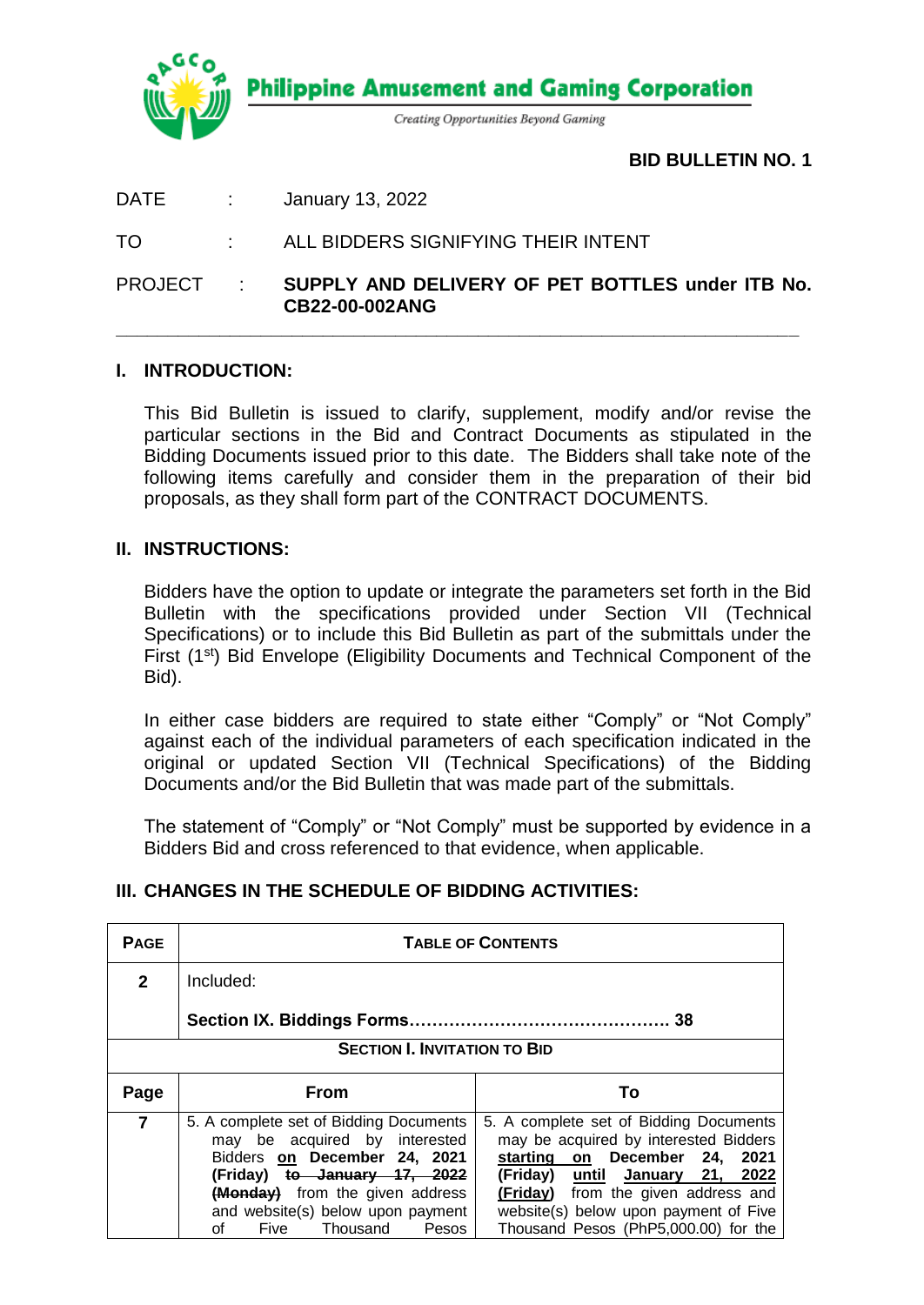|                                           | (PhP5,000.00) for<br>the<br><b>Bidding</b><br>Documents, pursuant to the latest                                                                                                                                                                                                                                                                                                                                                                                                                                                                                                                                                       | Bidding Documents, pursuant to the<br>latest Guidelines issued by the GPPB.                                                                                                                                                                                                                                                                                                                                                                                         |  |  |  |  |
|-------------------------------------------|---------------------------------------------------------------------------------------------------------------------------------------------------------------------------------------------------------------------------------------------------------------------------------------------------------------------------------------------------------------------------------------------------------------------------------------------------------------------------------------------------------------------------------------------------------------------------------------------------------------------------------------|---------------------------------------------------------------------------------------------------------------------------------------------------------------------------------------------------------------------------------------------------------------------------------------------------------------------------------------------------------------------------------------------------------------------------------------------------------------------|--|--|--|--|
|                                           | Guidelines issued by the GPPB.                                                                                                                                                                                                                                                                                                                                                                                                                                                                                                                                                                                                        |                                                                                                                                                                                                                                                                                                                                                                                                                                                                     |  |  |  |  |
|                                           | XXXXXXXXX                                                                                                                                                                                                                                                                                                                                                                                                                                                                                                                                                                                                                             | XXXXXXXXX                                                                                                                                                                                                                                                                                                                                                                                                                                                           |  |  |  |  |
| 8                                         | 7. Bids must be duly received by the<br>BAC Secretariat through manual<br>submission on or before January<br>17, 2022 (Monday), 2:00 p.m. at the<br>Conference<br>Room,<br>Mezzanine,<br>PAGCOR Casino Filipino-Angeles,<br>Highway,<br>McArthur<br>Balibago,<br>Angeles City. Late bids shall not be<br>accepted.                                                                                                                                                                                                                                                                                                                    | 7. Bids must be duly received by the BAC<br>Secretariat<br>through<br>manual<br>submission on or before January 21,<br>2022 (Friday), 11:00 a.m. at the<br>Room,<br>Mezzanine,<br>Conference<br>PAGCOR<br>Casino Filipino-Angeles,<br>McArthur Highway, Balibago, Angeles<br>City. Late bids shall not be accepted.                                                                                                                                                 |  |  |  |  |
|                                           | <b>XXX</b>                                                                                                                                                                                                                                                                                                                                                                                                                                                                                                                                                                                                                            | <b>XXX</b>                                                                                                                                                                                                                                                                                                                                                                                                                                                          |  |  |  |  |
|                                           | 9. Bid opening shall be on January 17,<br>2022 (Monday), 2:00 p.m. onwards<br>Conference<br>the<br>Room,<br>at<br><b>PAGCOR</b><br>Casino<br>Mezzanine,<br>Filipino-Angeles, McArthur Highway,<br>Balibago, Angeles City. Bids will be<br>opened in the presence of the<br>bidders' representatives who choose<br>to attend the activity.                                                                                                                                                                                                                                                                                             | 9. Bid opening shall be on <b>January 21,</b><br>2022 (Friday), 11:00 a.m. onwards at<br>the Conference Room,<br>Mezzanine,<br>Filipino-Angeles,<br><b>PAGCOR</b><br>Casino<br>McArthur Highway, Balibago, Angeles<br>City. Bids will be opened in the<br>presence of the bidders' representatives<br>who choose to attend the activity.                                                                                                                            |  |  |  |  |
| <b>SECTION II. INSTRUCTION TO BIDDERS</b> |                                                                                                                                                                                                                                                                                                                                                                                                                                                                                                                                                                                                                                       |                                                                                                                                                                                                                                                                                                                                                                                                                                                                     |  |  |  |  |
| 16                                        | XXXXXXXXX                                                                                                                                                                                                                                                                                                                                                                                                                                                                                                                                                                                                                             | XXXXXXXXX                                                                                                                                                                                                                                                                                                                                                                                                                                                           |  |  |  |  |
|                                           | One Project having several items<br>grouped into several lots, which<br>shall be awarded as separate<br>contracts per lot.                                                                                                                                                                                                                                                                                                                                                                                                                                                                                                            | 19.4. The Project shall be awarded as 19.4. The Project shall be awarded as One<br>Project having one (1) item which<br>shall be awarded as one (1) lot.<br>19.5. Except for bidders submitting<br>a                                                                                                                                                                                                                                                                |  |  |  |  |
|                                           | 19.5. Except for bidders submitting a<br>committed Line of Credit from a<br>Universal or Commercial Bank in<br>lieu of its NFCC computation, all<br>Bids must include the NFCC<br>computation pursuant to Section<br>23.4.1.4 of the 2016 revised IRR of<br>RA No. 9184, which must be<br>sufficient for the total of the ABCs<br>for all the lots or items<br>participated in by the<br><b>prospective Bidder</b> . For bidders<br>submitting the committed Line of<br>Credit, it must be at least equal to<br>ten percent (10%) of the ABCs for<br>all the lots or items participated<br>in by the prospective Bidder.<br>XXXXXXXXX | committed Line of Credit from a<br>Universal or Commercial Bank in lieu<br>of its NFCC computation, all Bids<br>must include the NFCC computation<br>pursuant to Section 23.4.1.4 of the<br>2016 revised IRR of RA No. 9184,<br>which must be sufficient for the total<br>of the <b>ABC</b> of the project. For<br>bidders submitting the committed<br>Line of Credit, it must be at least<br>equal to ten percent (10%) of the<br>ABC of the project.<br>XXXXXXXXX |  |  |  |  |
| 31 to                                     | <b>SECTION VIII. CHECKLIST OF TECHNICAL AND FINANCIAL DOCUMENTS</b><br>XXXXXXXXX                                                                                                                                                                                                                                                                                                                                                                                                                                                                                                                                                      | XXXXXXXXX                                                                                                                                                                                                                                                                                                                                                                                                                                                           |  |  |  |  |
| 33                                        | Class "A" Documents<br><b>Legal Documents</b><br>П<br>(a)<br>Valid<br>and                                                                                                                                                                                                                                                                                                                                                                                                                                                                                                                                                             | Class "A" Documents<br><b>Legal Documents</b><br>(a)<br>Valid<br>П<br>and                                                                                                                                                                                                                                                                                                                                                                                           |  |  |  |  |
|                                           | updated<br>updated<br>Bid Bulletin No. 1<br>SUPPLY AND DELIVERYOF PET BOTTLES                                                                                                                                                                                                                                                                                                                                                                                                                                                                                                                                                         |                                                                                                                                                                                                                                                                                                                                                                                                                                                                     |  |  |  |  |

under ITB NO. CB22-00-002ANG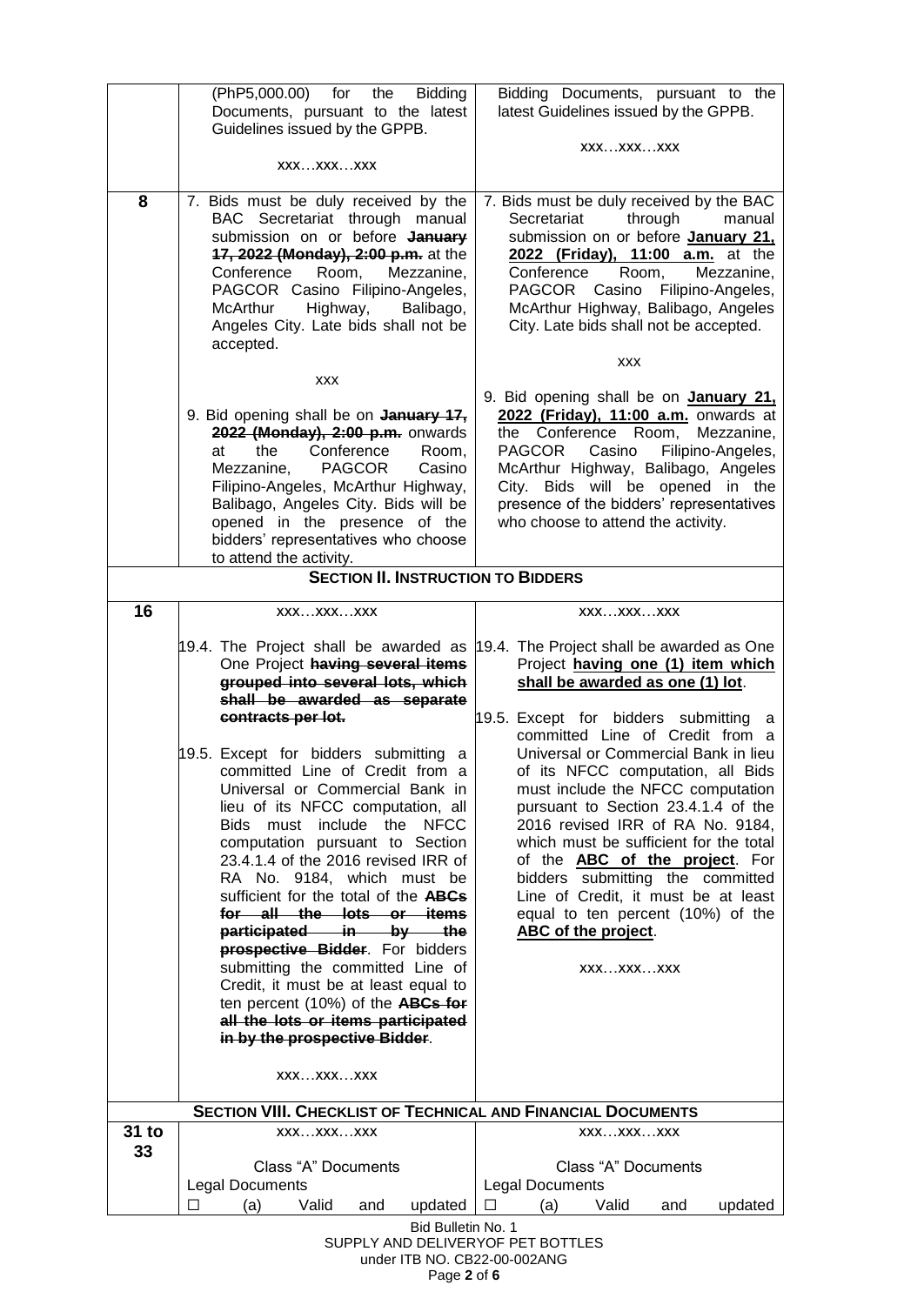| PhilGEPS Certificate of Registration and<br>Platinum Membership in accordance<br>with Section 8.5.2 of the 2016 Revised<br>IRR of RA 9184, if registered under the<br>Platinum category; Provided that all of<br>the eligibility documents submitted to<br>PhilGEPS are maintained and updated;<br><b>OR</b>                                                                                                                                                                                                                                                                                                                                                           | PhilGEPS Certificate<br>of Platinum<br>Registration and Membership<br>with<br>additional caveat in accordance with<br>Section 8.5.2 of the 2016 Revised IRR of<br>RA 9184 amended through GPPB<br>Resolution No. 15-2021, provided that all<br>of the following eligibility documents<br>submitted to PhilGEPS are maintained<br>and updated:                                                                                                                                                                                                                                                                |
|------------------------------------------------------------------------------------------------------------------------------------------------------------------------------------------------------------------------------------------------------------------------------------------------------------------------------------------------------------------------------------------------------------------------------------------------------------------------------------------------------------------------------------------------------------------------------------------------------------------------------------------------------------------------|--------------------------------------------------------------------------------------------------------------------------------------------------------------------------------------------------------------------------------------------------------------------------------------------------------------------------------------------------------------------------------------------------------------------------------------------------------------------------------------------------------------------------------------------------------------------------------------------------------------|
| In case any of the eligibility documents<br>submitted to PhilGEPS is not updated,<br>combination of a PhilGEPS Certificate of<br>Registration and Platinum Membership,<br>with any of the valid/updated Class "A"<br>Eligibility Documents shall be submitted:<br>Securities and Exchange<br>Commission<br>Registration<br>(SEC)<br>Certificate for corporations, partnerships<br>and/or joint ventures, Department of<br>Trade and Industry (DTI) Registration<br>Certificate for sole proprietorship, or<br>Cooperative Development Authority<br>(CDA) Registration Certificate<br>for<br>cooperatives; AND/OR                                                       | 1.<br>Securities and Exchange<br>Commission (SEC) Registration<br>Certificate for corporations, partnerships<br>and/or joint ventures, Department of<br>Trade and Industry (DTI) Registration<br>Certificate for sole proprietorship, or<br>Development<br>Cooperative<br>Authority<br>(CDA) Registration Certificate<br>for<br>cooperatives;<br>2. Valid Mayor's Permit issued by<br>the city or municipality where the principal<br>place of business of the prospective<br>bidder is located, or the equivalent<br>document for Exclusive Economic Zones<br>or Areas.                                     |
| 2. Valid Mayor's Permit issued by<br>the city or municipality where the<br>principal place of business of the<br>prospective bidder is located, or the<br>equivalent document for Exclusive<br>Economic Zones or Areas.<br>In cases of recently expired<br>Mayor's/Business Permits, it shall be<br>accepted together with the official<br>receipt as proof that the bidder has<br>applied for the renewal within the period<br>prescribed by the concerned local<br>government unit, provided that the<br>renewed permit shall be submitted as a<br>post-qualification<br>requirement<br>in.<br>accordance with Section 34.2 of the<br>2016 Revised IRR of R.A. 9184; | <b>OR</b><br>expired Mayor's/Business<br>Recently<br>Permits together with the official receipt<br>as proof that the bidder has applied for<br>the renewal within the period prescribed<br>by the concerned local government unit,<br>provided that the renewed permit shall be<br>submitted<br>as<br>a post-qualification<br>requirement in accordance with Section<br>34.2 of the 2016 Revised IRR of R.A.<br>9184;<br>3.<br>Valid Tax Clearance Certificate<br>per Executive Order (E.O.) No. 398,<br>series of 2005, as finally reviewed and<br>approved by the Bureau of Internal<br>Revenue (BIR); and |
| <b>AND/OR</b><br>Valid Tax Clearance Certificate<br>3.<br>per Executive Order (E.O.) No. 398,<br>series of 2005, as finally reviewed and<br>approved by the Bureau of Internal<br>Revenue (BIR); AND/OR<br>Audited Financial Statements<br>4.<br>(AFS), stamped "received" by the BIR or<br>its duly accredited and authorized<br>institutions, for the preceding calendar<br>year. In case the AFS for the preceding<br>calendar year is not yet available, said<br>AFS should not be earlier than two (2)<br>years from the deadline for the<br>Submission and Receipt of Bids.                                                                                      | 4.<br>Audited Financial Statements<br>(AFS), stamped "received" by the BIR or<br>its duly accredited and authorized<br>institutions, for the preceding calendar<br>year. In case the AFS for the preceding<br>calendar year is not yet available, said<br>AFS should not be earlier than two (2)<br>deadline<br>for<br>years<br>from<br>the<br>the<br>Submission and Receipt of Bids.<br>XXXXXXXXX<br>Class "B" Documents<br>(i)<br>If applicable, a<br>□<br>duly<br>signed joint venture agreement (JVA) in<br>case the joint venture is already in                                                         |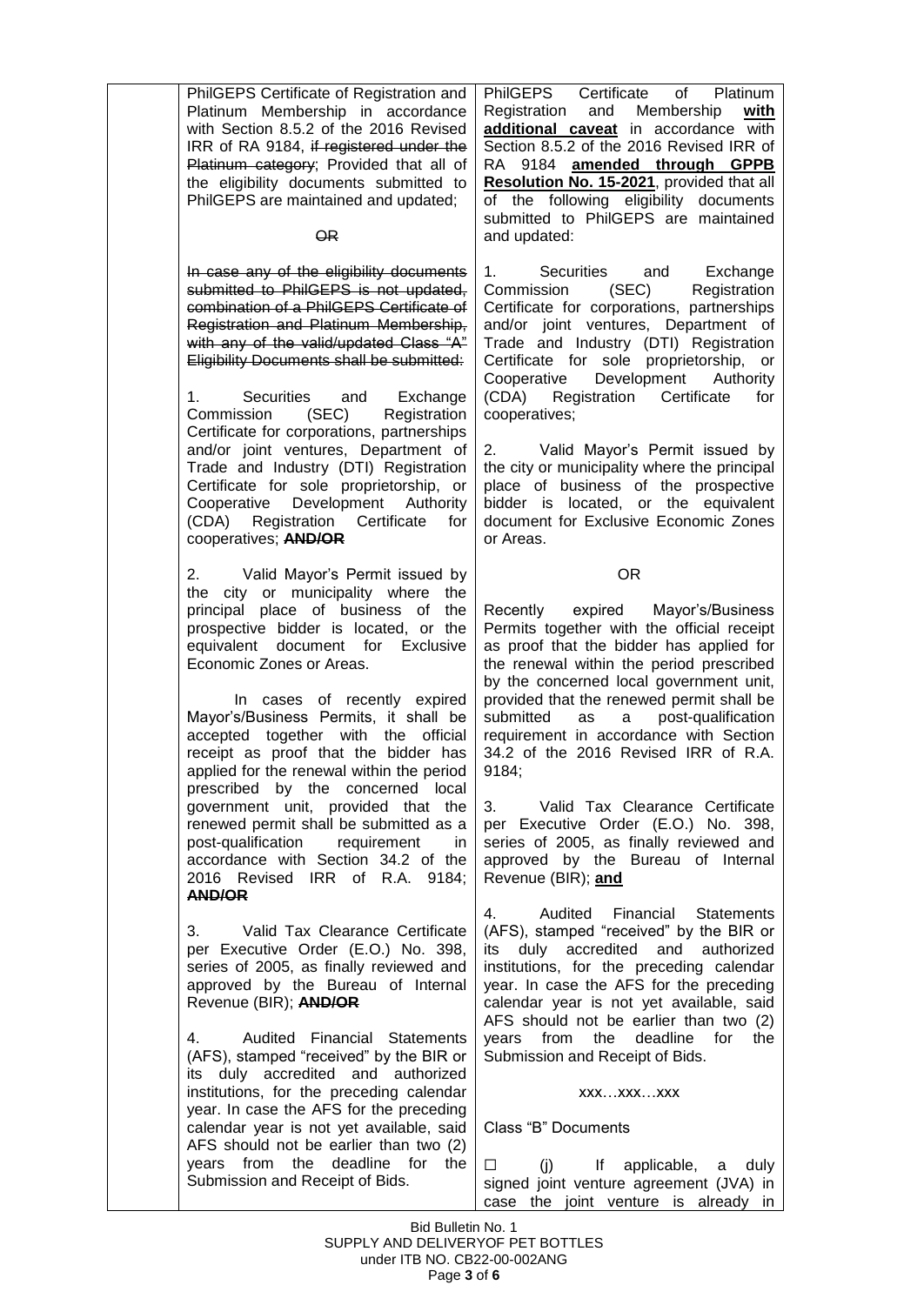Provided that the winning bidder are obliged to notify PAGCOR that it was able to ensure that all the aforesaid eligibility documents are current and updated in PhilGEPS at the earliest possible time but not later than the issuance of the Notice to Proceed (NTP).

### $QR:$

In lieu of the PhilGEPS Certificate of Registration and Platinum Membership. bidders shall submit all of the proceeding valid and/or updated Class "A" Eligibility Documents; Provided that the bidder having the LCB/SCB submit/s a valid and updated PhilGEPS Platinum Certificate of Registration and Membership within five (5) calendar days from receipt of the BAC notice of the LCB/SCB during the postqualification process

**SEC Registration Certificate for** corporations, partnerships and/or joint ventures, DTI Registration Certificate for sole proprietorship, or CDA Registration Certificate for cooperatives; AND

2. Valid Mayor's Permit issued by the city or municipality where the principal place of business of the prospective bidder is located, or the equivalent document for Exclusive Economic Zones or Areas.

 In cases of recently expired Mayor's/Business Permits, it shall be accepted together with the official receipt as proof that the bidder has applied for the renewal within the period prescribed by the concerned local government unit, provided that the renewed permit shall be submitted as a post-qualification requirement in accordance with Section 34.2 of the 2016 Revised IRR of R.A. 9184; AND

3. Valid Tax Clearance Certificate per Executive Order (E.O.) No. 398, series of 2005, as finally reviewed and approved by the Bureau of Internal Revenue (BIR); AND

AFS stamped "received" by the BIR or its duly accredited and authorized institutions, for the preceding calendar year. In case the AFS for the preceding calendar year is not yet available, said AFS should not be earlier than two (2) years from the deadline for the existence;

#### OR;

duly notarized statements from all the potential joint venture partners stating that they will enter into and abide by the provisions of the JVA in the instance that the bid is successful.

Failure to enter into a joint venture in the event of a contract award shall be ground for the forfeiture of the bid security.

Each partner of the joint venture shall submit their respective valid and updated PhilGEPS Certificate of **Platinum Registration and Membership with additional caveat** in accordance with the Section 8.5.2 of the 2016 Revised IRR of RA 9184 **amended through GPPB Resolution No. 15-2021, provided that all of the following eligibility documents submitted to PhilGEPS are maintained and updated:** 

**1. SEC Registration Certificate for corporations, partnerships and/or joint ventures; DTI Registration Certificate sole proprietorship; or CDA Registration Certificate for cooperatives;** 

**2. Valid Mayor's Permit issued by the city or municipality where the principal place of business of the prospective bidder is located, or the equivalent document for Exclusive Economic Zones or Areas;**

**3. Valid Tax Clearance Certificate; and**

**4. AFS, stamped "received" by the BIR or its duly accredited and authorized institutions, for the preceding calendar year.** 

xxx…xxx…xxx

Bid Bulletin No. 1 SUPPLY AND DELIVERYOF PET BOTTLES under ITB NO. CB22-00-002ANG Page **4** of **6**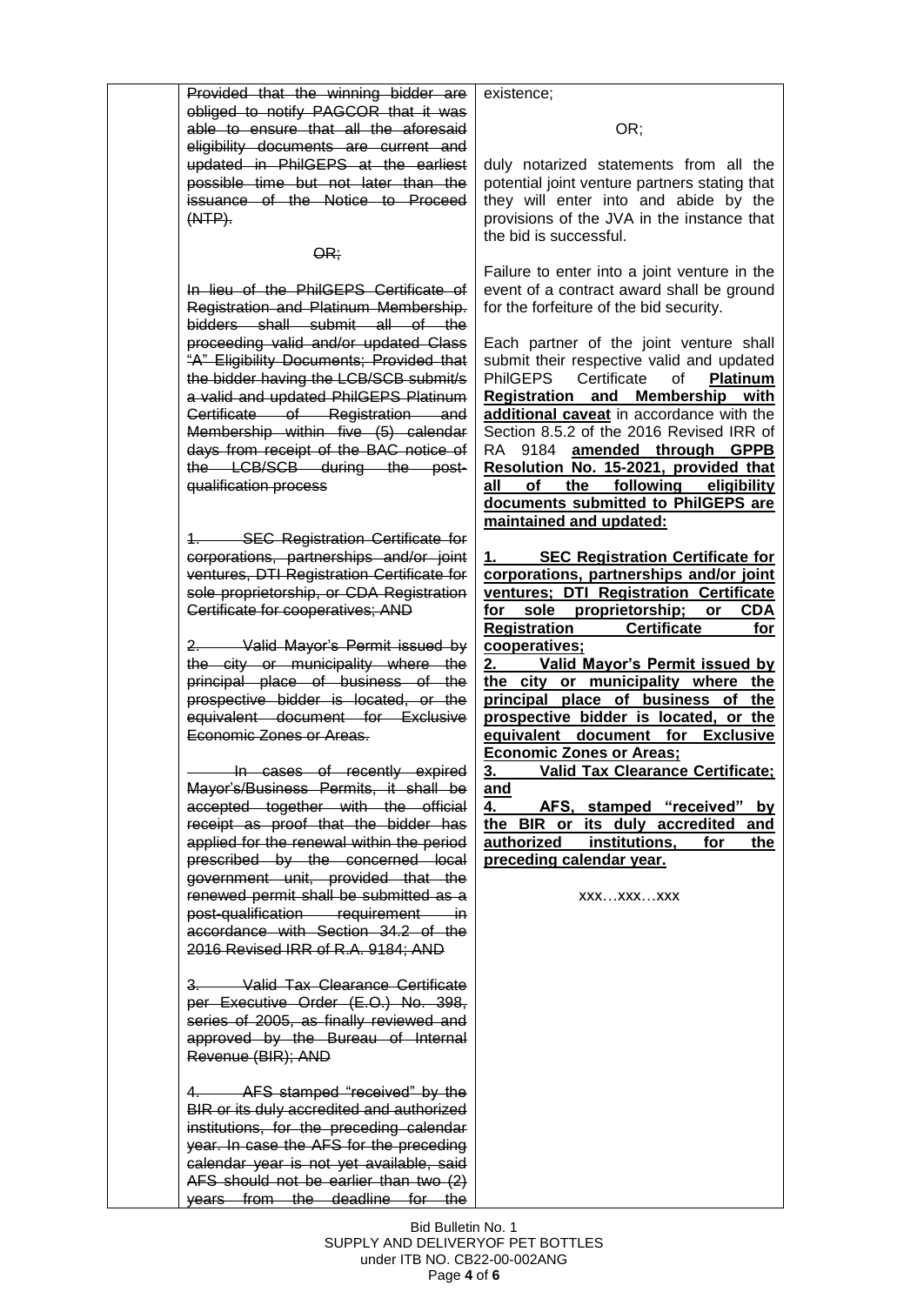#### Submission and Receipt of Bids.

xxx…xxx…xxx

Class "B" Documents

⬜ (j) If applicable, a duly signed joint venture agreement (JVA) in case the joint venture is already in existence;

OR;

duly notarized statements from all the potential joint venture partners stating that they will enter into and abide by the provisions of the JVA in the instance that the bid is successful.

Failure to enter into a joint venture in the event of a contract award shall be ground for the forfeiture of the bid security.

Each partner of the joint venture shall submit their respective valid and updated PhilGEPS Certificates of Registration in accordance with Section 8.5.2 of the 2016 Revised Implementing Rules and Regulations (IRR) of Republic Act (R.A.) No. 9184.

In case any of the eligibility documents submitted to PhilGEPS by any of the partners of the joint venture is not updated, a combination of a valid PhilGEPS Certificate of Registration and Platinum Membership, with any of the valid/updated Class "A" Eligibility Documents shall be submitted:

1. SEC Registration Certificate for corporations, partnerships and/or joint ventures; DTI Registration Certificate for sole proprietorship; or CDA Registration Certificate for cooperatives;

2. Valid Mayor's Permit issued by the city or municipality where the principal place of business of the prospective bidder is located, or the equivalent document for Exclusive Economic Zones or Areas;

3. Valid Tax Clearance Certificate; and

4. AFS, stamped "received" by the BIR or its duly accredited and authorized institutions, for the preceding calendar year.

In the event that one of the partners of the joint venture does not have a valid and updated PhilGEPS Certificate of Registration and Platinum Membership,